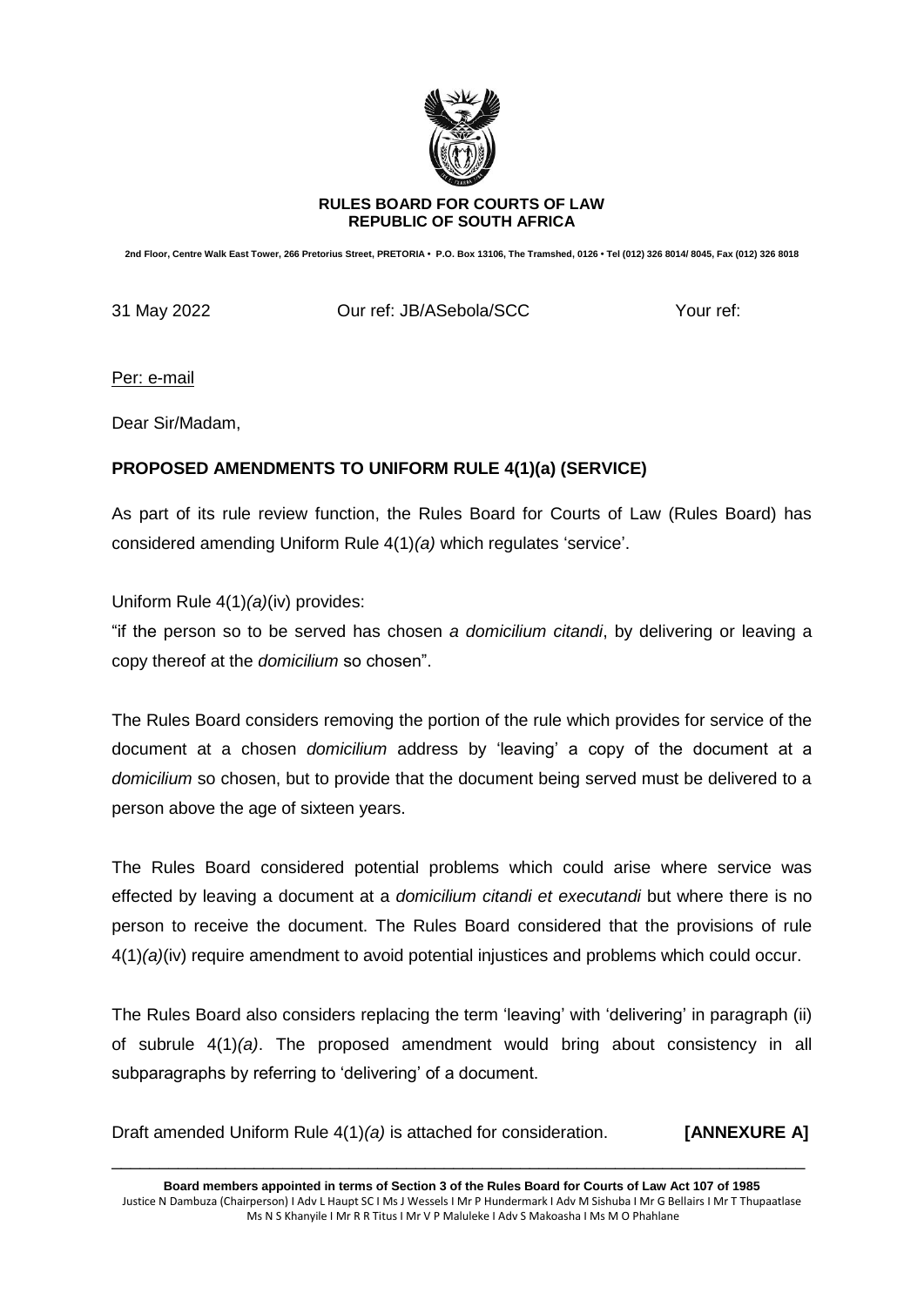As part of its rule-making and consultation process, the Rules Board invites your comments on the draft amendments proposed to Uniform Rule 4(1)*(a)* (ANNEXURE A).

Your comments and inputs should be submitted to the Secretariat of the Rules Board on or before 29 July 2022 and may be sent via hand delivery, post or email to: Physical: 2nd Floor, Centre Walk East Tower, 266 Thabo Sehume (Andries) Street, Pretoria Postal: P.O. Box 13106, The Tramshed, 0126 Email: [AmSebola@justice.gov.za](mailto:AmSebola@justice.gov.za)

The Rules Board looks forward to receiving your inputs (if any) and thanks you for same.

Yours sincerely,

 $\frac{1}{2}$ 

**F Njobe Secretary: Rules Board for Courts of Law**  Email: [F Njobe@justice.gov.za](mailto:F%20Njobe@justice.gov.za) **tel**: +27 (0)12 3268014 | **fx** : +27 (0)12 3268018 [www.justice.gov.za](http://www.justice.gov.za/)

\_\_\_\_\_\_\_\_\_\_\_\_\_\_\_\_\_\_\_\_\_\_\_\_\_\_\_\_\_\_\_\_\_\_\_\_\_\_\_\_\_\_\_\_\_\_\_\_\_\_\_\_\_\_\_\_\_\_\_\_\_\_\_\_\_\_\_\_\_\_\_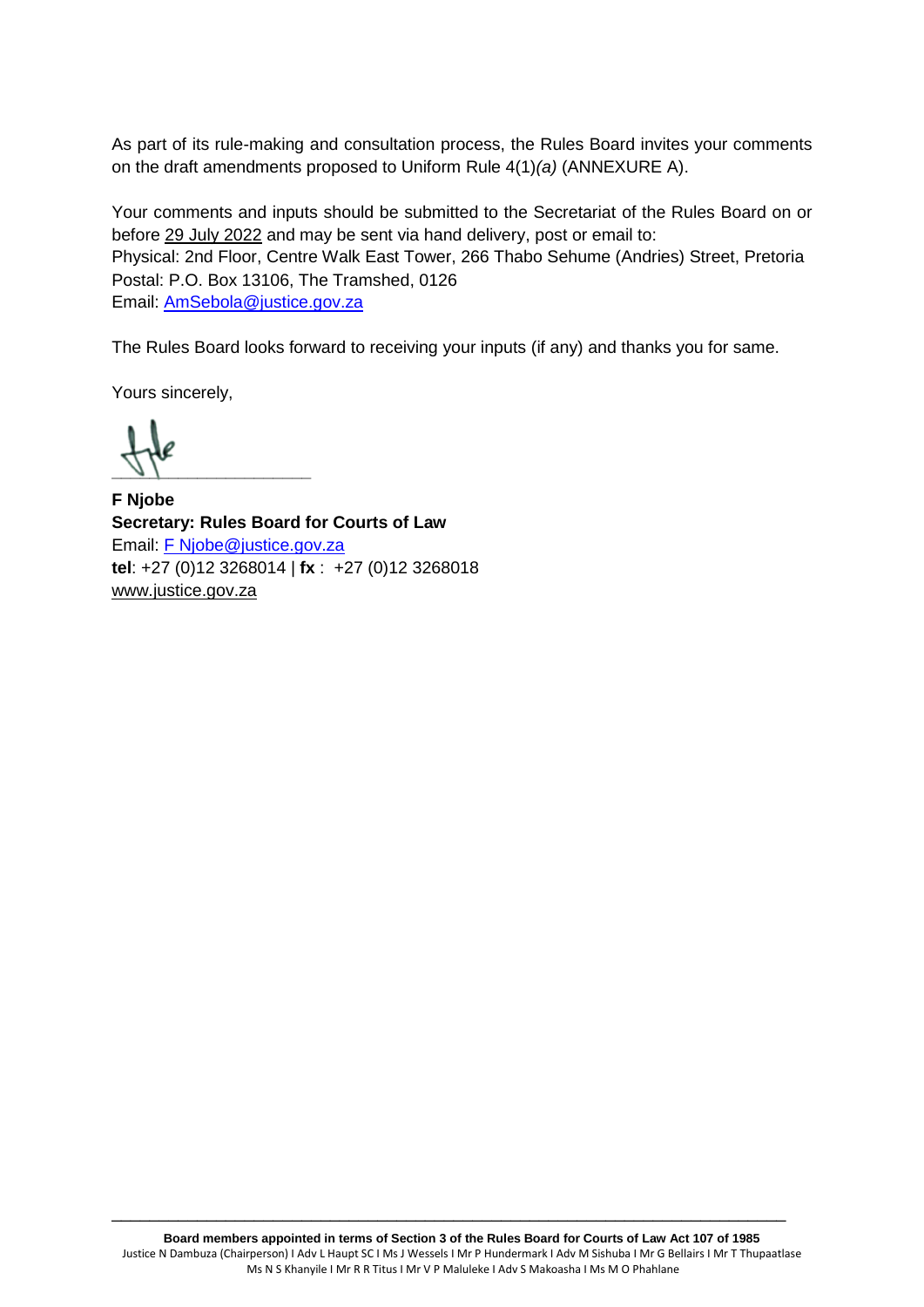**"ANNEXURE A"**



### **RULES BOARD FOR COURTS OF LAW REPUBLIC OF SOUTH AFRICA**

# **DRAFT AMENDED UNIFORM RULE 4(1)***(a)*

## **GENERAL EXPLANATORY NOTE:**

**[ ]** Words or expressions in bold type in square brackets indicate omissions from existing rules.

Words or expressions underlined with a solid line indicate insertions into existing rules.

### **4 Service**

(1)*(a)* Service of any process of the court directed to the sheriff and subject to the provisions of paragraph *(a*A*)* any document initiating application proceedings shall be effected by the sheriff in one or other of the following manners:

 (i) by delivering a copy thereof to the said person personally: Provided that where such person is a minor or a person under legal disability, service shall be effected upon the guardian, tutor, curator or the like of such minor or person under disability;

 (ii) by **[leaving]** delivering a copy thereof at the place of residence or business of the said person, guardian, tutor, curator or the like [with] to the person apparently in charge of the premises at the time of delivery, being a person apparently not less than sixteen years of age. For the purposes of this paragraph when a building, other than an hotel, boardinghouse, hostel or similar residential building, is occupied by more than one person or family, 'residence' or 'place of business' means that portion of the building occupied by the person upon whom service is to be effected;

 (iii) by delivering a copy thereof at the place of employment of the said person, guardian, tutor, curator or the like to some person apparently not less than sixteen years of age and apparently in authority over such person;

 (iv) if the person so to be served has chosen a *domicilium citandi*, by delivering **[or leaving]** a copy thereof to a person apparently not less than sixteen years of age at the *domicilium* so chosen;

 (v) in the case of a corporation or company, by delivering a copy to a responsible employee thereof at its registered office or its principal place of business within the court's